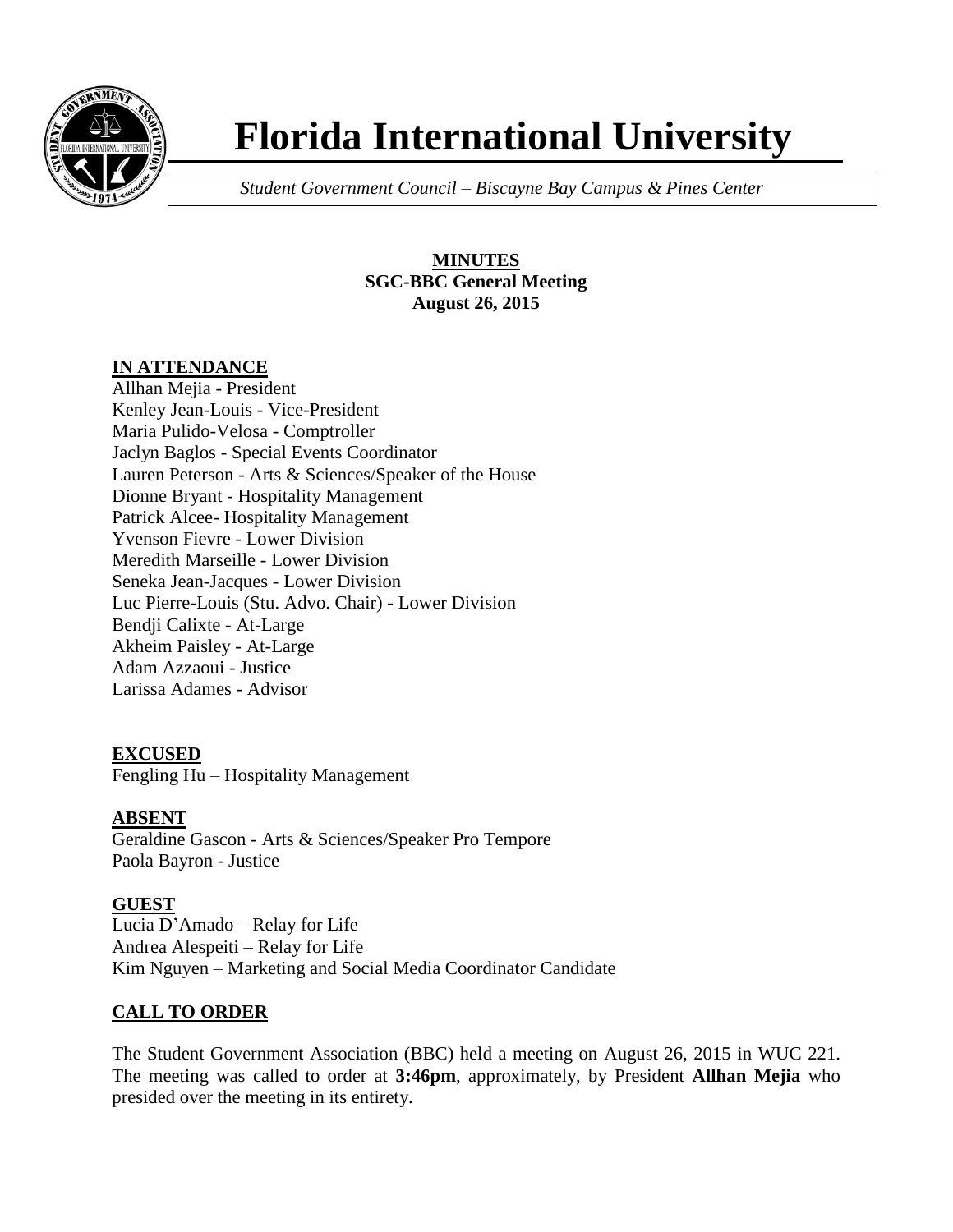Senator Marseille moved to amend agenda, to allow the Relay for Life guests to speak first. Senator Fievre seconded the motion. The motion was passed unanimously.

**A.** Relay for Life Presentation

Lucia D'Amado, BBC's Relay for Life liaison, invited everyone to Relay for Life's first event on September  $30<sup>th</sup>$  in GC 243 at 6pm. She stated that Relay for Life fundraises to help cancer victims, and brings out 6000 people per year. She would like to continue Relay for Life's growth and like to increase its presence at BBC.

To promote the event at BBC, she will be tabling and is planning to hold a future event on the campus. To become involved in the relay, participants must create a group of 10 people and raise \$100.

# **PRESIDENT'S REPORT**

- President Mejia welcomed the council and said he would like to have the full council's attendance at upcoming events such as: Meet Your Dean, which will take place during the end of October, and SGA Day next Wednesday.
- President Mejia asked the council to please inform himself and Speaker Peterson regarding attendance issues for the General and Senate Meetings.
- President Mejia congratulated the newly appointed council members.
- President Mejia informed the council on an upcoming SGA survey, where students can ask for classes they would like at BBC in the spring semester. He said each senate member should speak to various colleges and deans to advertise the survey and reports should be completed by September 23rd.

#### **Vice President's Report**

- Vice President Jean-Louis welcomed the council to a new semester.
- Vice President Jean-Louis reminded the council of his street team project, where the council will tackle pertinent issues, which currently is recruitment. He asked the council to send him their availability.

# **Comptroller's Report**

- Comptroller Pulido-Velosa welcomed everyone and stated that she is excited to begin working.
- Comptroller Pulido-Velosa said she has an open door policy and is very passionate about SGA and FIU. She would like the council to communicate their ideas to her and she will be more than happy to help.
- Comptroller Pulido-Velosa said her goal for this school year is to actually deliver and address all issues on campus, find solutions, and be proactive.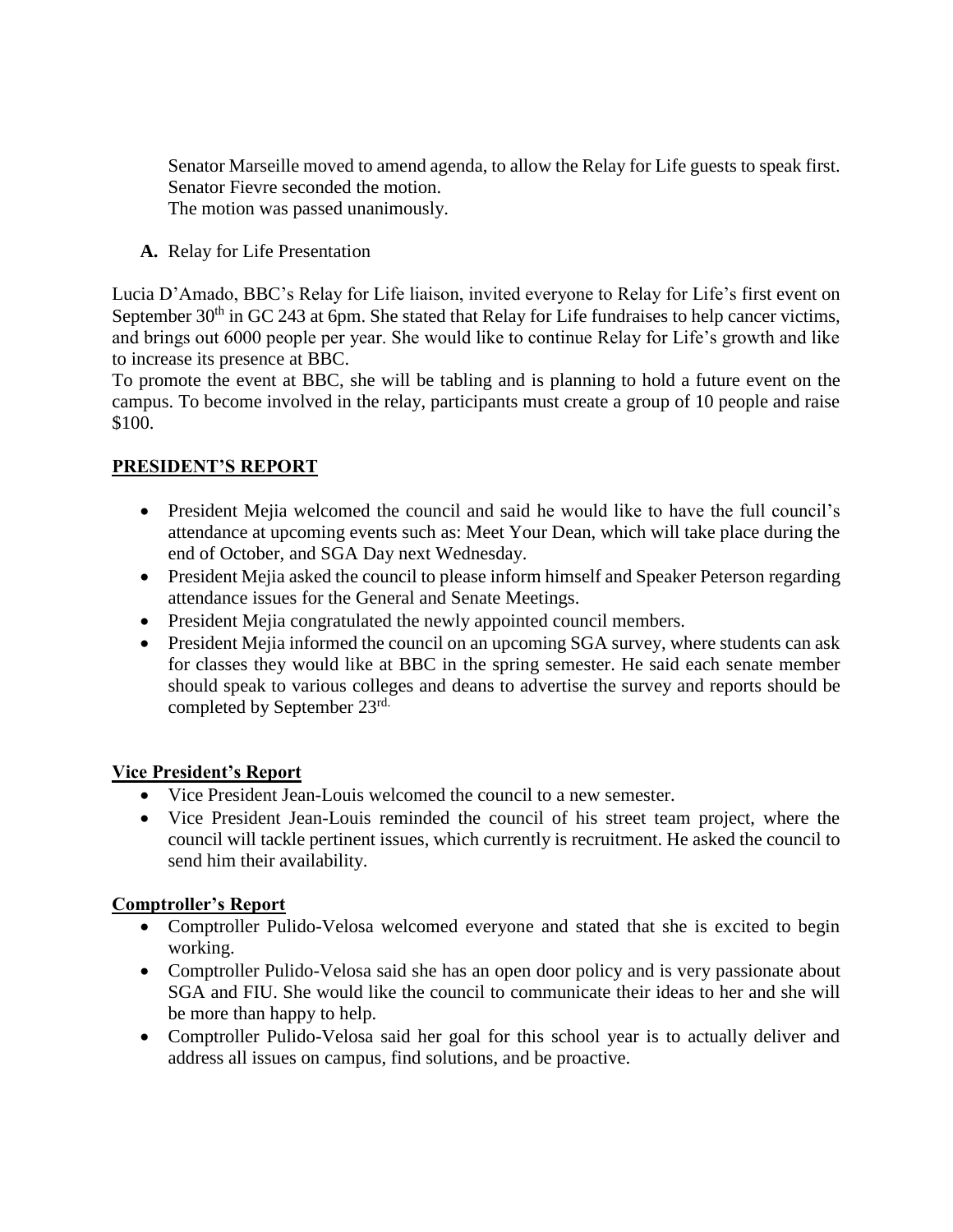#### SENATE SPEAKER REPORT

- Speaker Peterson informed the council of the new additions to the senate: Tonie Jean, Bendji Calixte, Akheim Paisley, Patrick Alcee, and Fengling Hu.
- Speaker Peterson asked the council to please turn in green sheets to Advisor Adames and complete required checklist to receive their prizes.
- Speaker Peterson informed the council of the upcoming U-Wide E-Board meeting.

#### ADVISOR'S REPORT

- Advisor Adames welcomed the council.
- Advisor Adames stated that SGA Day will be next Wednesday from 11am 2pm. She asked the council to please attend and if their class schedules conflict, please help to set up beforehand. She stated that during SGA day, office tours will be given, and pizza and coffee will be provided in the conference room.
- Advisor Adames said the council and cookies event will be on Tuesday and asked the council to please sign up to table at the event.
- Advisor Adames welcomed the newly appointed senators and asked them to please stop by the office to take their photos for the SGA website and social media.
- Advisor Adames reminded the council of the Freshman Luau tomorrow from 11am 2pm and said that it is a great opportunity to meet freshman and network.
- Advisor Adames asked the council to please check the weather for a possible tropical storm and please sign up for text alerts from the university, in case of any class cancellations.
- Advisor Adames asked the council to please let her know if they have any questions regarding the checklist**.**

#### **NEW BUSINESS**

**A.** Bill 2015.003: Chief of Staff Hours

The council discussed the reason for the change, and President Mejia stated that the Chief of Staff's duties are similar to that of the Senate Speaker, therefore, the required hours should be the same.

Senator Paisley moved to approve Bill 2015.003. Senator Calixte seconded the motion.

Roll Call Vote:

Senator Bryant - Yay Senator Alcee- Yay Senator Fievre - Yay Senator Marseille - Yay